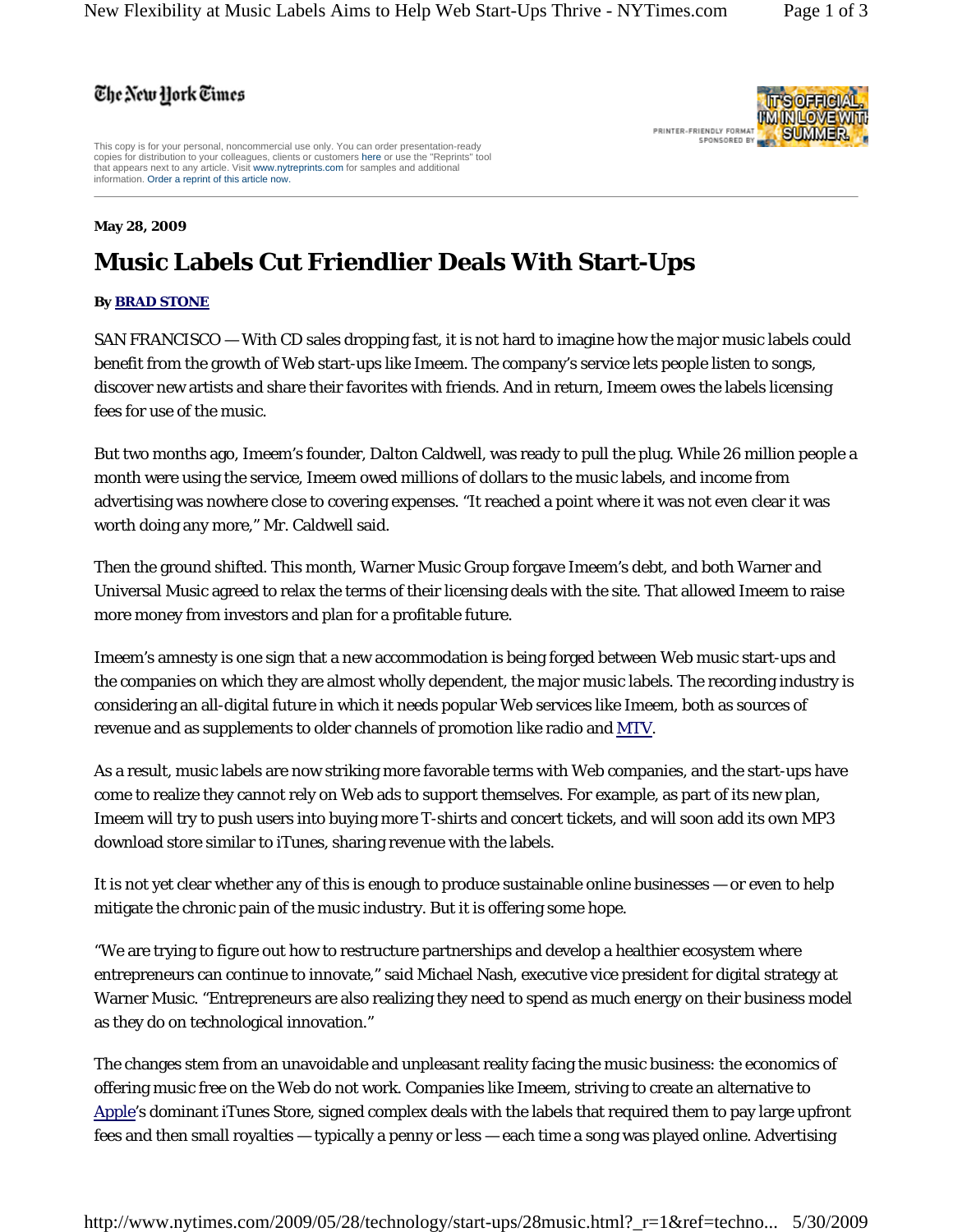recouped only a fraction of that considerable expense.

As a result, the online music landscape is littered with the wreckage of failed or troubled music start-ups. SpiralFrog, a free music download service supported by advertising, went out of business in March, citing financial difficulties. And music executives have roundly expressed disappointment with the money trickling in from MySpace Music, their joint venture with the News Corporation, which started last year and was talked about as a savior for the music business.

For many digital music entrepreneurs, there is new hope that music labels will now give them room to experiment and perhaps succeed. Last fall, Lala, a Silicon Valley start-up, introduced a distinctive service that lets people listen to a song once at no charge. Then it costs 10 cents to stream that song repeatedly on the Web and up to 99 cents to download it.

Lala executives credit the labels' cooperation in the unusual licensing arrangement and say they are selling hundreds of thousands of songs a month.

In April, the mobile phone operator Vodafone introduced a music service in Spain that gives subscribers unlimited access to a broad catalog of songs on their phones for 16 euros (\$22) a month. The songs can be played on the phone or transferred to a computer. The service was possible only because the major music labels altered the underlying economics of their licensing deals, said Rob Glaser, chief executive of RealNetworks, which is supplying the music service.

"That flexibility wasn't there in 2008 anywhere in the U.S. and Europe," he said.

Napster, a pioneer in peer-to-peer music sharing that became a paid music service owned by the retailer Best Buy, reduced its subscription rate to \$5 from \$12.95 a month last week as a result of new deals with the labels, according to Chris Gorog, Napster's chief executive.

Also last week, Pandora, the rapidly growing Web radio service, said it would increase the number of audio commercials on its free service and offer an ad-free version, Pandora One, for \$36 a year. The founder, Tim Westergren, said he expected the company to reach profitability next year.

"There was a generation of Web companies that signed up for deals that didn't make sense, and unfortunately they set a precedent," Mr. Westergren said. "Now that those deals turned out to be unsustainable, it made the labels realize that there was actually not hidden money they were missing out on. I think labels have a much better understanding of the economics of the business."

Another music start-up seeking to take advantage of the new environment, one that seems to be collecting ardent fans and skeptics in equal numbers, is Spotify, based in Stockholm.

The service, which requires iTunes-like software that people download to their PCs, offers millions of free songs, supported by copious advertising and opportunities to buy merchandise, downloads and tickets. (A premium version, without ads, costs around \$15 a month.)

Spotify plans to enter the American market later this year, and its founder, Daniel Ek, says that the music labels have given the start-up flexibility because they are attracted to a service that, with its unlimited free music, could convert illegal downloaders into monetizable consumers of music. "This is what has been